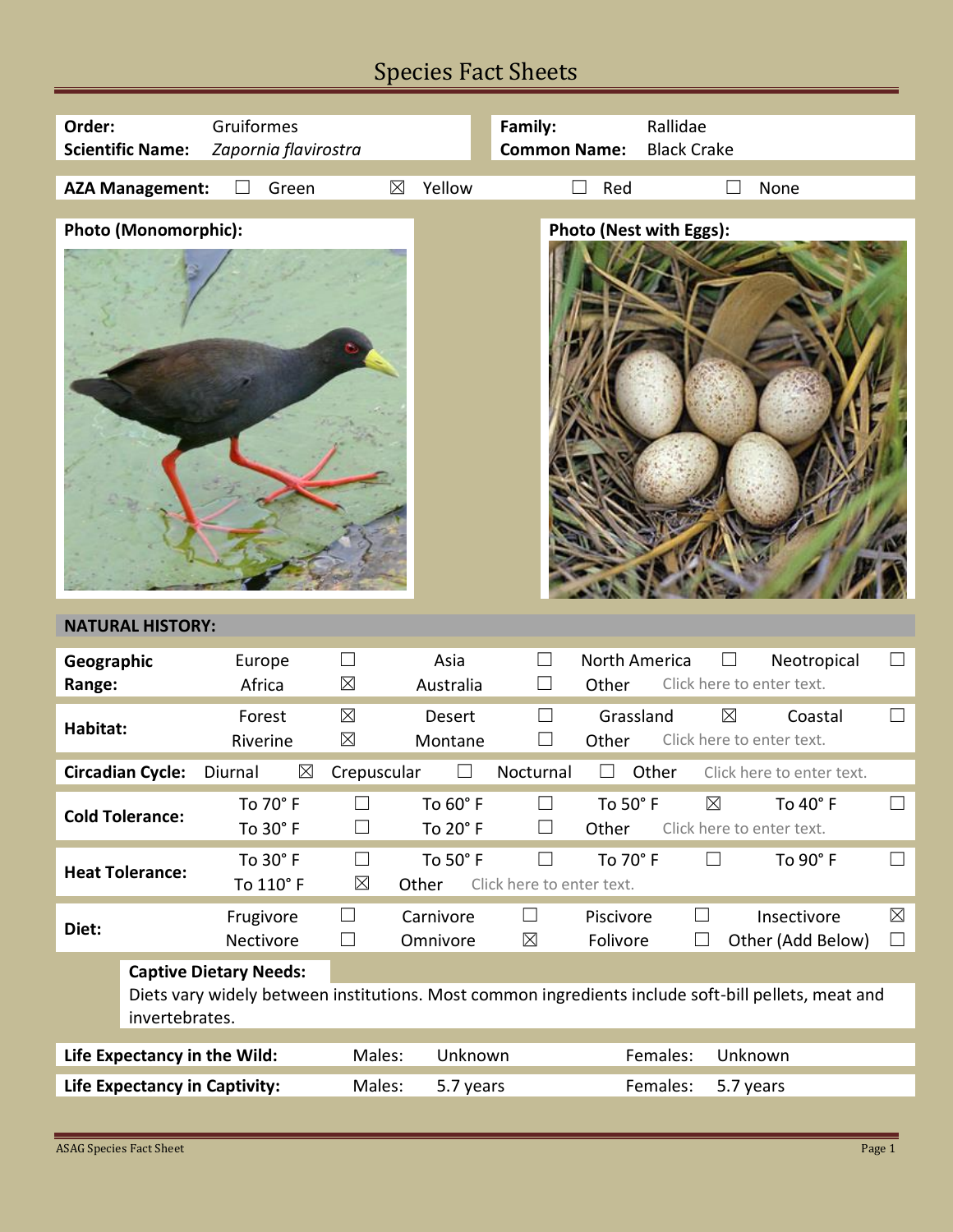# Species Fact Sheets

| <b>BREEDING INFORMATION:</b>                                                                                                                                                                                                            |        |                                                     |                            |                                                                       |  |  |  |  |  |
|-----------------------------------------------------------------------------------------------------------------------------------------------------------------------------------------------------------------------------------------|--------|-----------------------------------------------------|----------------------------|-----------------------------------------------------------------------|--|--|--|--|--|
| <b>Age at Sexual Maturity:</b>                                                                                                                                                                                                          | Males: | 8 months                                            | Females:                   | 8 months                                                              |  |  |  |  |  |
| <b>Courtship Displays:</b>                                                                                                                                                                                                              |        | Feeding, mutual preening, bowing and wing movements |                            |                                                                       |  |  |  |  |  |
| <b>Nest Site Description:</b>                                                                                                                                                                                                           |        | Vegetation, usually on or near water.               |                            |                                                                       |  |  |  |  |  |
|                                                                                                                                                                                                                                         |        |                                                     |                            |                                                                       |  |  |  |  |  |
| <b>Clutch Size, Egg Description:</b><br>$2 - 6$ eggs; white with brown spots                                                                                                                                                            |        |                                                     |                            |                                                                       |  |  |  |  |  |
| <b>Incubation Period:</b><br>13 - 19 days                                                                                                                                                                                               |        |                                                     | <b>Fledgling Period:</b>   | $5 - 6$ weeks                                                         |  |  |  |  |  |
| <b>Parental Care:</b><br>Fed by both parents until fledging                                                                                                                                                                             |        |                                                     |                            |                                                                       |  |  |  |  |  |
| <b>Chick Development:</b><br>Leaves nest around day 3; very precocial. Offspring will typically remain with parents<br>until next breeding season. Immature birds are brown with black bills, red eyes and<br>brownish pink legs.       |        |                                                     |                            |                                                                       |  |  |  |  |  |
| <b>CAPTIVE HABITAT INFORMATION:</b>                                                                                                                                                                                                     |        |                                                     |                            |                                                                       |  |  |  |  |  |
| <b>Social Structure in the Wild:</b><br>Typically solitary or in pairs.                                                                                                                                                                 |        |                                                     |                            |                                                                       |  |  |  |  |  |
| <b>Social Structure in Captivity:</b><br>Typically breeding pairs housed with potential offspring. Single or same-sex<br>pairings if not breeding. Larger exhibits can accommodate multiple breeding<br>pairs or large same-sex groups. |        |                                                     |                            |                                                                       |  |  |  |  |  |
| 1<br><b>Minimum Group Size:</b>                                                                                                                                                                                                         |        |                                                     | <b>Maximum Group Size:</b> | No limit given sufficient<br>space. Typical aviaries<br>house a pair. |  |  |  |  |  |
| Compatible in<br>Yes<br><b>Mixed Species Exhibits:</b>                                                                                                                                                                                  |        | <b>Comments:</b><br>pair.                           |                            | Avoid other rail species if exhibiting a breeding                     |  |  |  |  |  |
| <b>Optimal Habitat Size:</b><br>Non-breeding pair: at least 1500 sq.<br>ft. Breeding pair: at least 2000 sq. ft.<br>depending on other species in<br>habitat.                                                                           |        |                                                     |                            |                                                                       |  |  |  |  |  |
| Increased aggression during breeding. Chicks are very precocial with high first<br><b>Management Challenges:</b><br>year mortality.                                                                                                     |        |                                                     |                            |                                                                       |  |  |  |  |  |
| <b>ADDITIONAL COMMENTS:</b>                                                                                                                                                                                                             |        |                                                     |                            |                                                                       |  |  |  |  |  |
|                                                                                                                                                                                                                                         |        |                                                     |                            |                                                                       |  |  |  |  |  |

Male crakes trend a little heavier but overall species is monomorphic.